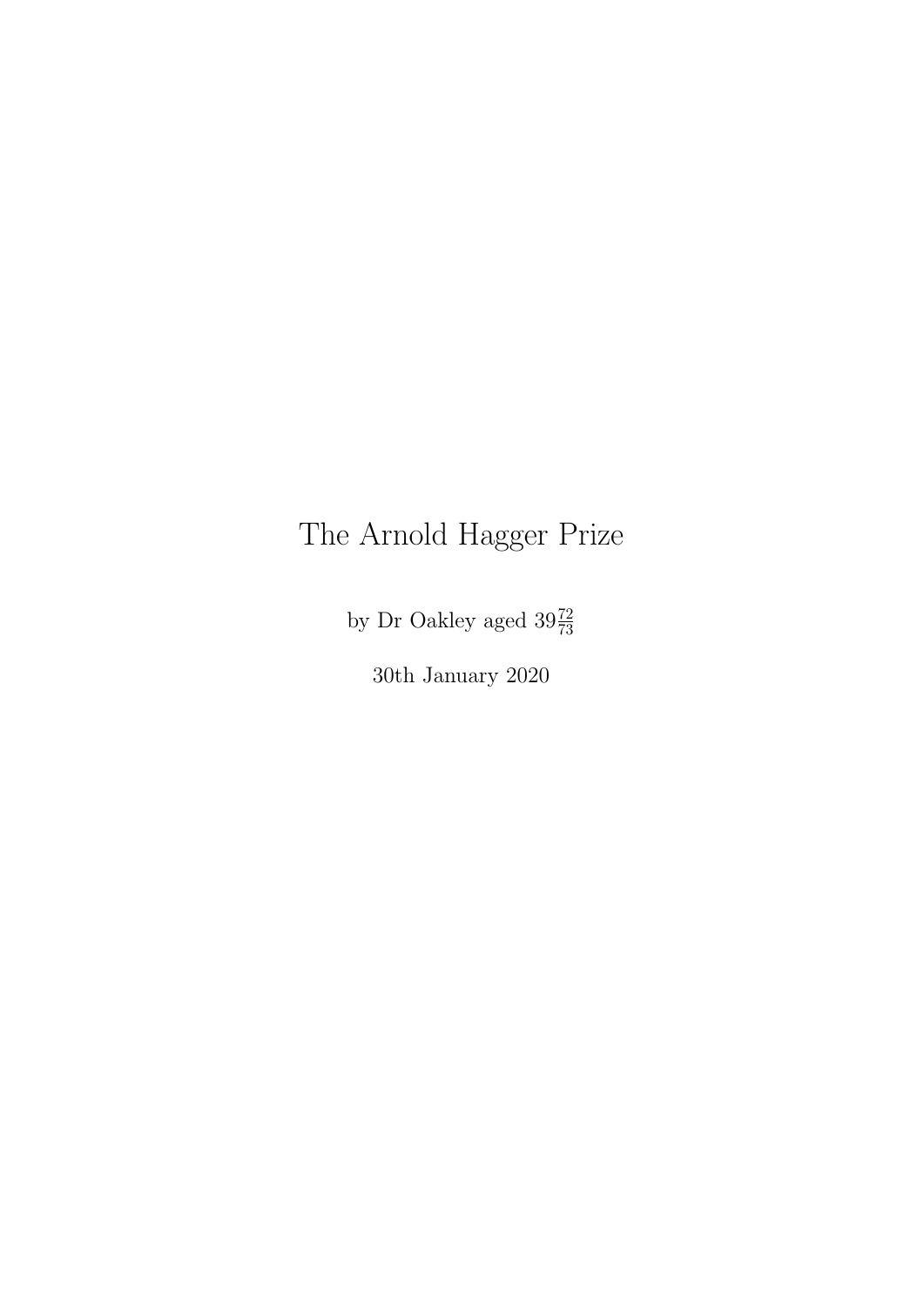# Please read the following before you start

This paper comprises twenty questions. The first fourteen are worth four marks. You are advised to concentrate on these before advancing to the final six questions. Questions 15 to 17 are worth six marks. Questions 18 and 19 are worth eight marks. There are ten marks available for question 20. The answers to the questions 1 to 14 are integers and all that is required is the answer. The last six questions require detailed answers. Please write all answers in the answer booklet. No calculators are allowed. You have 90 minutes to complete as many questions as you can.

## Question One

Emily reads every day. Emily reads 20 pages of a book a day for seven days and then 25 pages of this same book each day for six days leaving her 30 pages to read on the fourteenth day. She reads another book of identical length at a constant rate of 40 pages per day. How long does it take her to complete this book?

## Question Two

In this number pyramid, the numbers on the second level or above are obtained by summing the two numbers directly beneath it, as shown in the diagram on the left.



What number should replace the question mark?

## Question Three

The points  $A, B, C$  and D lie on a straight line. AC is of length 20, BD is of length 20 and AD is of length 29. What is the length BC?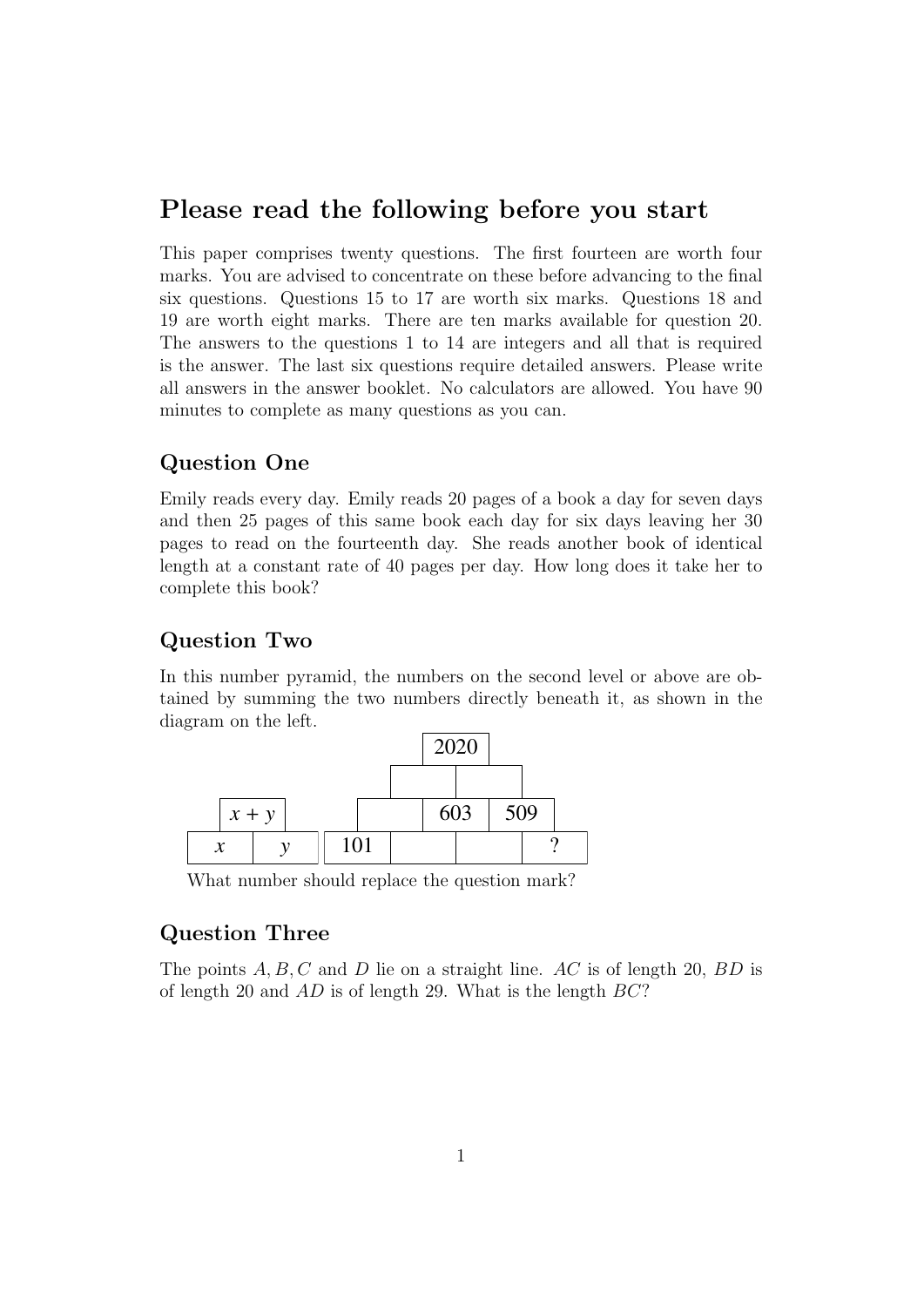#### Question Four

The value of

$$
\left(1+\frac{1}{1+1}\right)\left(1+\frac{1}{1+2}\right)\left(1+\frac{1}{1+4}\right)\left(1+\frac{1}{1+8}\right)\left(1+\frac{1}{1+16}\right)\left(1+\frac{1}{1+32}\right)
$$

is a b  $(a > b)$ , where a and b are integers with no common factor greater than one.

What is the value of  $a + b$ ?

#### Question Five

A square-shaped floor is covered with congruent square tiles. If the total number of tiles that lie on the two diagonals is 21, how many tiles cover the floor?

#### Question Six

This question has been reproduced in honour of Andrew Jobbings, who passed away last year.

ABC is an isosceles triangle with an apex at B and side lengths 9, 9 and 3. Point D is placed on the line BC, but not at C, such that  $AD = 3$ . What is the distance BD?

#### Question Seven

Boris has a selection of blue, red, green and yellow marbles. One third of his marbles are blue, one quarter are red and one sixth are yellow. What is the smallest number of yellow marbles that Boris can have?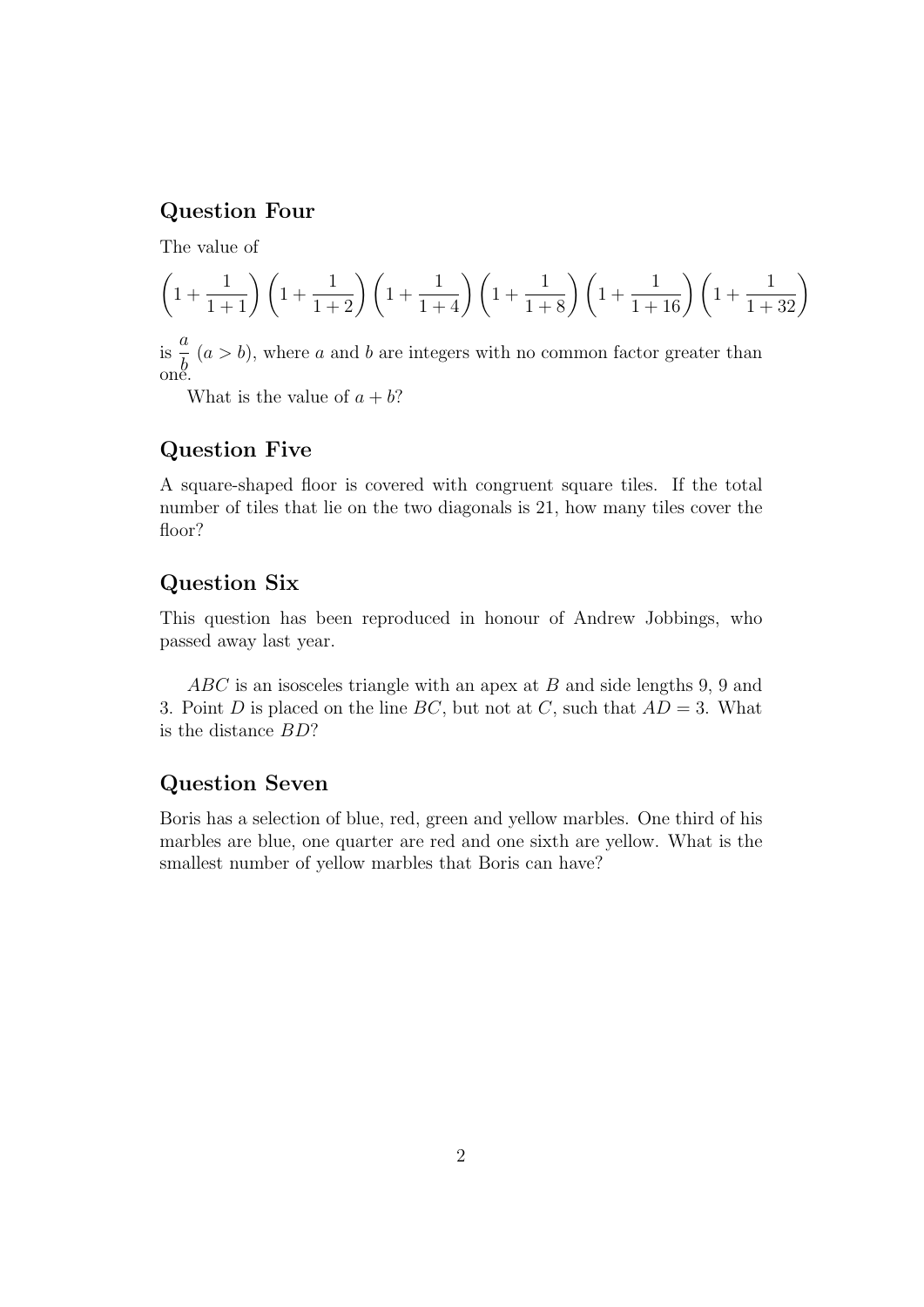## Question Eight

A point is chosen in the middle of a given triangle. Three lines through this point, each parallel to one of the sides of the triangle, are drawn. This forms three triangles of areas 20, 20 and 180 as shown.



What is the area of the original triangle?

#### Question Nine

Mr Lucas drives from his house to work, leaving at the same time every Friday morning. If he averages 40mph then he arrives three minutes late for Third Form Assembly. Had he averaged 60mph, he would be three minutes early. What speed must Mr Lucas average to ensure he get to work exactly on time?

#### Question Ten

Deborah has some red socks, some purple socks and some orange socks. The ratio of red and purple socks to orange socks is 17:3. The ratio of red socks to orange socks and purple socks is 4:11. She has 35 pairs of purple socks. How many red socks does Deborah possess?

#### Question Eleven

Bill and Ben were working together in house on their Top Schools. Last night, they each solved half of their problems on their own but solved the second half together, putting down exactly the same answers whether right or wrong. Bill had correct answers to only 80% of the problems he solved alone but scored 88% overall. Ben had correct answers to 90% of the problems he solved alone. What was Ben's overall percentage of correct answers?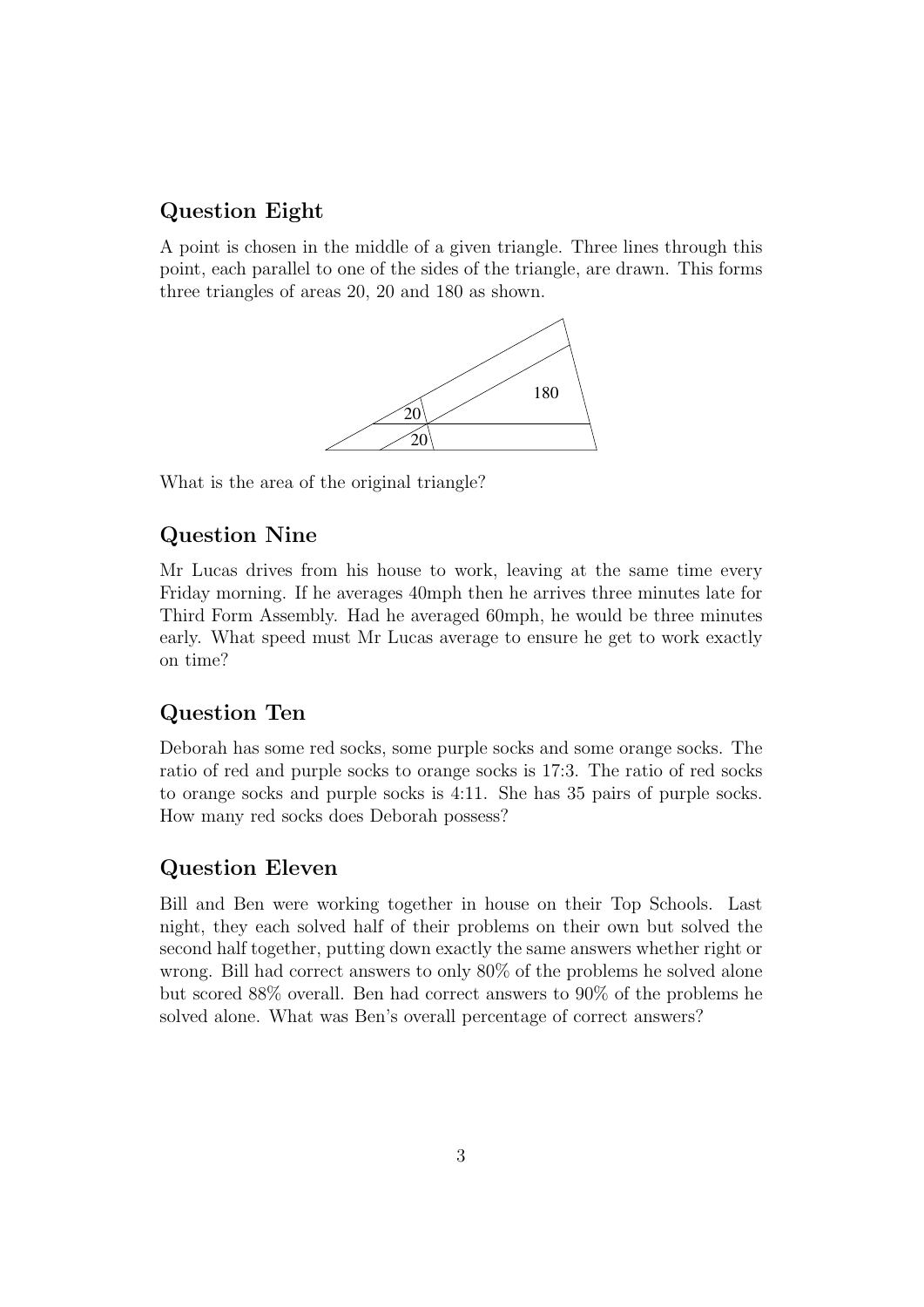## Question Twelve

Several sets of prime numbers such as 7, 83, 421, 659 each use digits 1 to 9 exactly once. What is the smallest sum such a set of primes could have? In the example, the sum was  $7 + 83 + 421 + 659 = 1170$ .

## Question Thirteen

The point P is placed in a convex quadrilateral and is connect by line segments to the midpoints of the sides, dividing the quadrilateral into four regions of area 19, 28, 33 and  $x$ , as shown in the diagram below. What is the value of  $x$ ?



## Question Fourteen

20! has many factors: 41,040 to be precise. If one of these factors is selected at random, the probability that it is odd can be expressed in the form  $1/n$ , where n is an integer.

What is the value of n?

Recall  $20! = 20 \times 19 \times 18 \times 17 \times \ldots \times 3 \times 2 \times 1$ .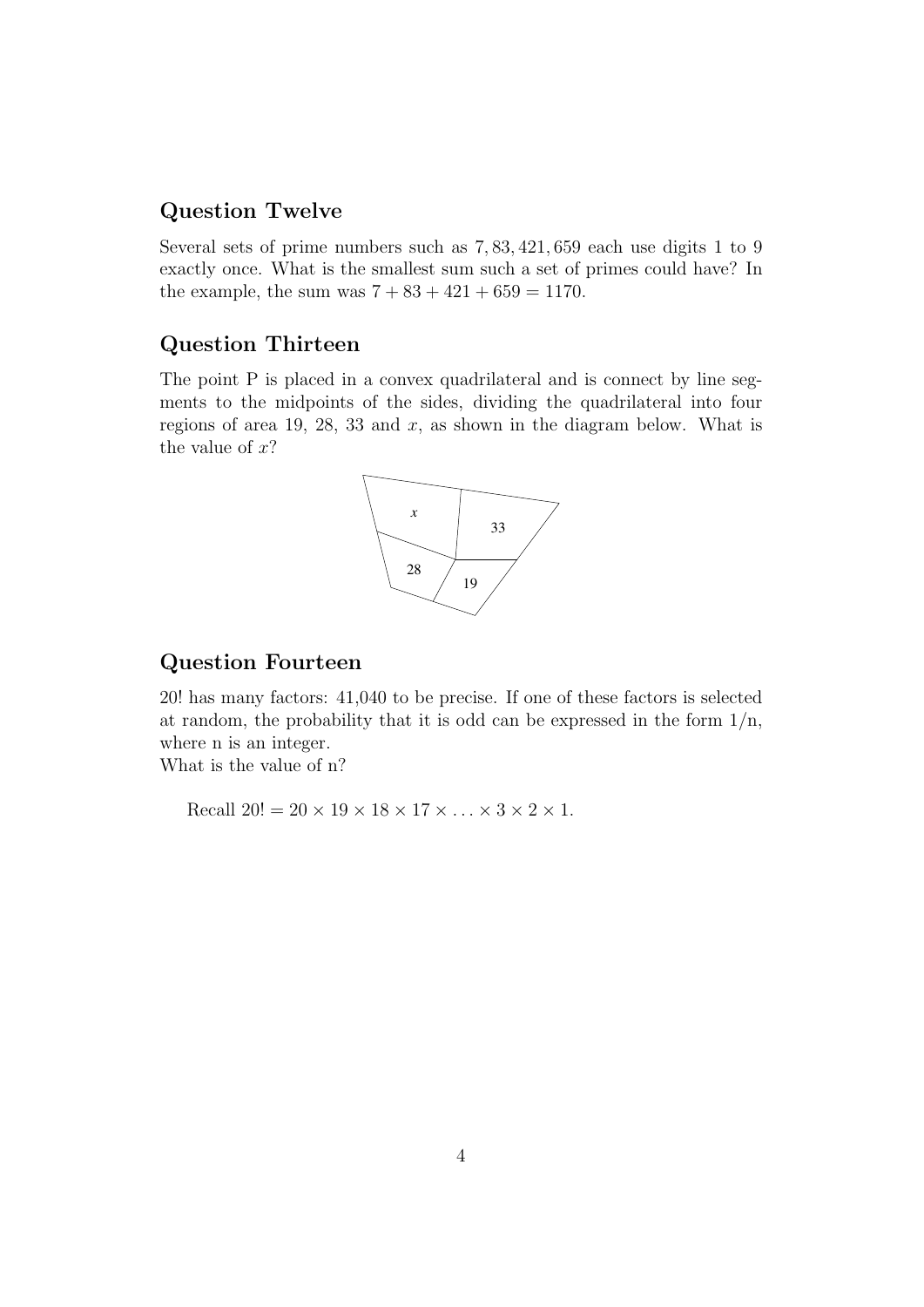I hope you are now suitably warmed up. The final six questions require written solutions.

#### Question Fifteen

A 40kg mass can be split into four masses such that every integer mass from 1kg to 40kg can be balanced on set of scales using all, or a subset, of the four masses. What are the four masses? You must explain your answer. You do not need to explicitly describe how one would need to balance every mass between 1kg and 40kg.

#### Question Sixteen

ABCD is a square of side length 20. A semicircle of radius 10, centered at the midpoint of a CD, is drawn in the interior of the square.

A line, tangent to the semicircle, is drawn from B meeting the line AD at point E.

What is the length of BE? You must show full working to obtain full marks.



#### Question Seventeen

On the island of Knights and Knaves, knights always tell the truth, except when they are mistaken, and knaves always lie. During a meeting 40 islanders sit at a large round table and each declares "I am sitting next to a knight and a knave". Exactly three knights are mistaken – How many knights are there at the meeting?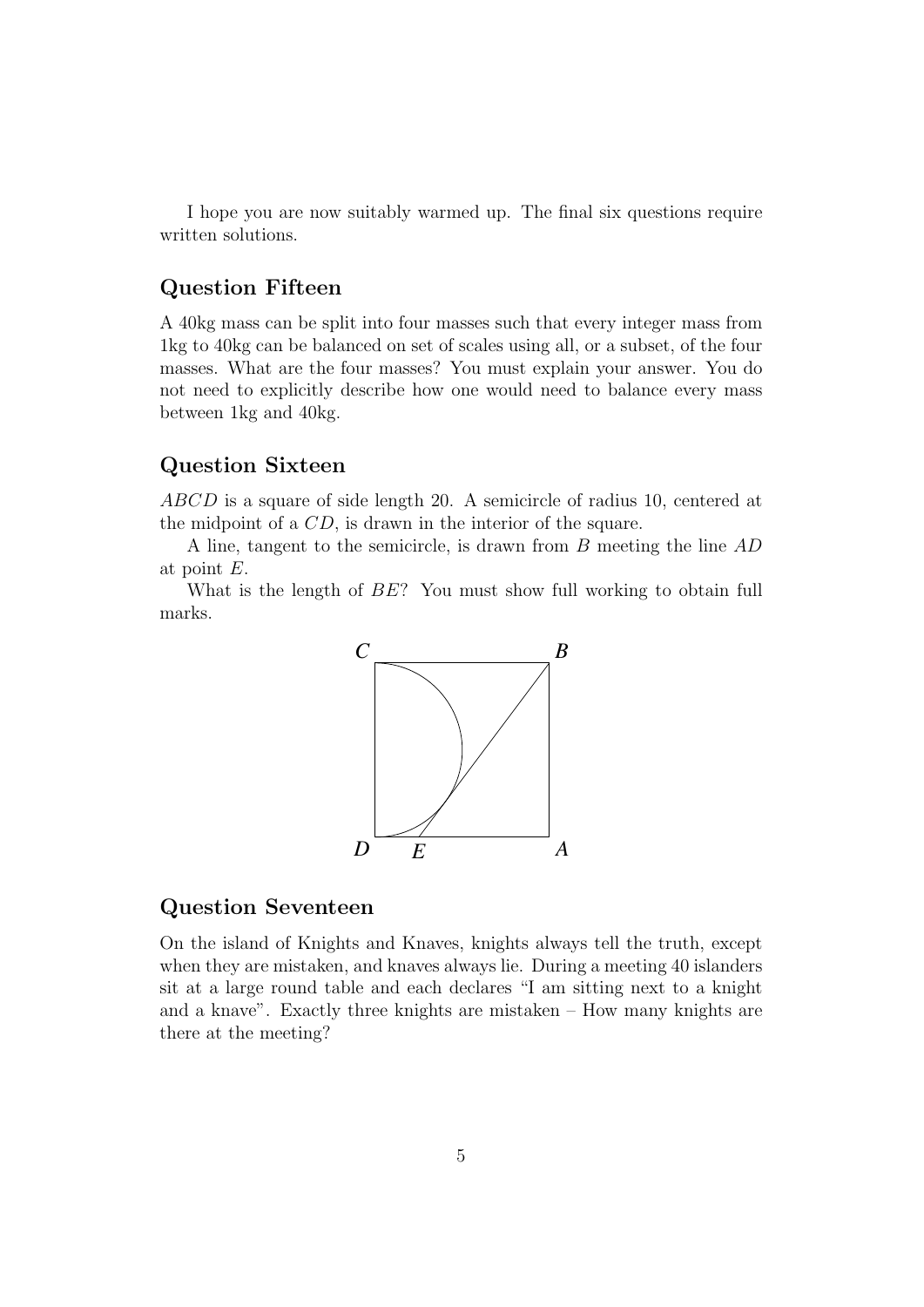#### Question Eighteen

The following question was written by me, aged seventeen. I cannot remember the motivation or inspiration behind it. It was published in the Church Magazine. I received no solutions that month...

Every number has a multiple which is a string of 1s followed by a string of zeroes (the string of zeroes can be of zero length but the string of 1s cannot). I found the lowest such multiples for each number from 1 to 99. For 1, the appropriate multiple is 1. For 2, the multiple is 10; for 3, it is 111; for 4, it is 100; for 26, it is 1111110. As well as calculating these numbers (as if that was not enough), I answered the following questions for each multiple:

a) How many digits in the multiple? b) How many 1s or 0s in the longest string in this multiple?

For 26, the answers are a) 7 and b) 6.

Three consecutive numbers produced these same answers to parts a) and b) i.e. the answer to part (a) is 7 and the answer to part (b) is 6. What are these three numbers?

#### Question Nineteen

 $f(x)$  is a monic quartic polynomial (i.e. it is of the form  $f(x) = x^4 + ax^3 + bx^2 + cx + d$ ).

 $f(1) = 2, f(2) = 9, f(3) = 28$  and  $f(4) = 65$ .

What is the value of  $f(5)$ ?